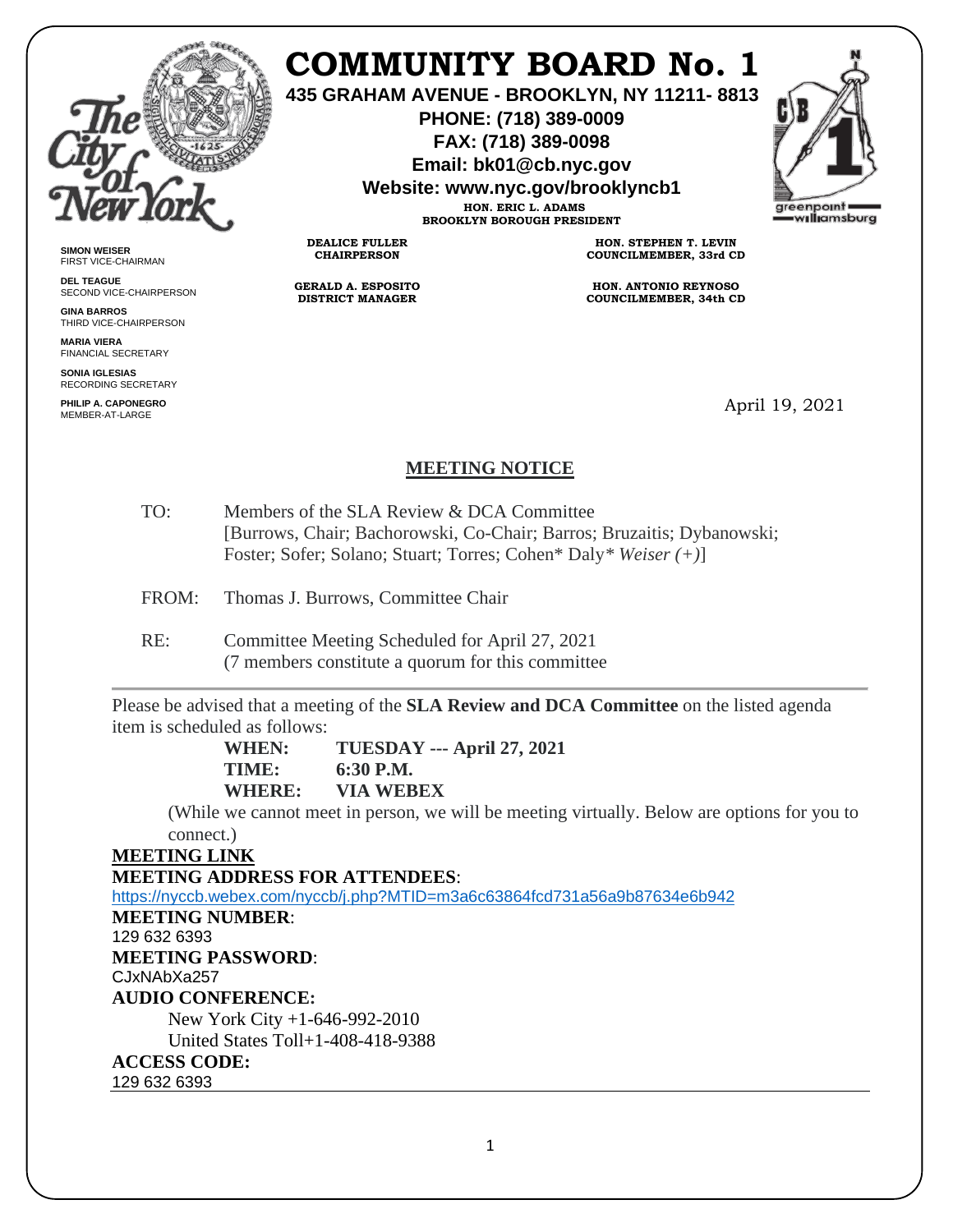### **AGENDA**

#### **(I.) LIQUOR LICENSES**

#### **NEW**

1) 232 N 12th Restaurant LLC, dba Santa Parque, 232 North 12th Street, (New, liquor, wine, beer, cider, rest)

2) Anella Brooklyn LLC, dba Anella, 222 Franklin Street, (New, Renewal, liquor, wine, beer, cider, rest)

3) Bistro So Corp, dba Bistro So, 530 Driggs Avenue, (New, liquor, wine, beer, cider, rest)

4) Burgies on The Block LLC, dba Burgies, 198 Randolph Street, (New, liquor, wine, beer, cider, rest)

5) Catalpanyc LLC, dba Catalpa Cafe, 25 Greenpoint Avenue, (New, liquor, wine, beer, cider, bar/tavern)

6) Clocruz Inc., dba Clo Cafe, 39 Bushwick Avenue, (Corporate Change, Removal, liquor, wine/beer, cider, rest)

7) Hungry Ghost Metropolitan Corp., dba Hungry Ghost Coffee, 721 Metropolitan Avenue, (New, wine, beer, cider, bar/tavern)

8) JankyBoys LLC, dba Jack's Wife Freda, 258 Metropolitan Avenue, (New, liquor, wine, beer, cider, rest)

9) Kieran Mc Namara, dba TBD, 506 Grand Street, (New, liquor, wine, beer, cider, bar/ rest) 10) New Hope Brooklyn LLC, dba Ten Hope, 10 12 Hope Street, (Method of Operation, liquor, wine, beer cider, rest)

11) Ponyboy Bar LLC, dba Ponyboy, 632 Manhattan Avenue, (Method of Operation Change, liquor, wine, beer, cider, rest)

12) Selamat Pagi LLC, 152 Driggs Avenue, (Corporate Change, Method of Operation Change, Class Change, wine, beer, cider, rest)

#### **(II.) RENEWAL:**

1) 54 N11 BK LLC, dba Schimanski & Standing Room Bar, 60 North 11th Street, (Renewal, liquor, wine, beer, cider, rest, live music)

2) 1073 Manhattan Ave LLV., Lobster Joint, 1073 Manhattan Avenue, (Renewal, liquor, wine/beer, cider, rest)

3) Aleyin LLC, dba Cafe Beit, 158 Bedford Avenue, Renewal, wine, beer, cider, bar/tavern)

4) Avago Corp, dba Berry Park, 4-6 Berry Street, (Renewal, liquor, wine/beer, cider, bar, tavern)

5) Avant Gardner, The Great hall, The Kings Hall, and The Brooklyn Mirage, 111 Garner Avenue,

and 140 Stewart Avenue, (Renewal, liquor, wine, beer, cider, multipurpose Event center/venue) 6) BKLN Garden LLC, dba Freehold, 41, 43, 45 South 3rd Street, (Renewal, liquor, wine, beer, cider, rest

7) Brooklyn Barge Restaurant Group LLC, dba Brooklyn Barge Bar, 75 91 West Street, (Renewal, liquor, wine, beer, cider, rest)

8) BWD LLC, dba The Topaz, 251 Bushwick Avenue, (Renewal, liquor, wine, beer, cider, bar/tavern)

9) Egg Shop of Williamsburg LLC, Egg Shop, 138 North 8th Street, (Renewal, liquor, wine, beer, cider, rest)